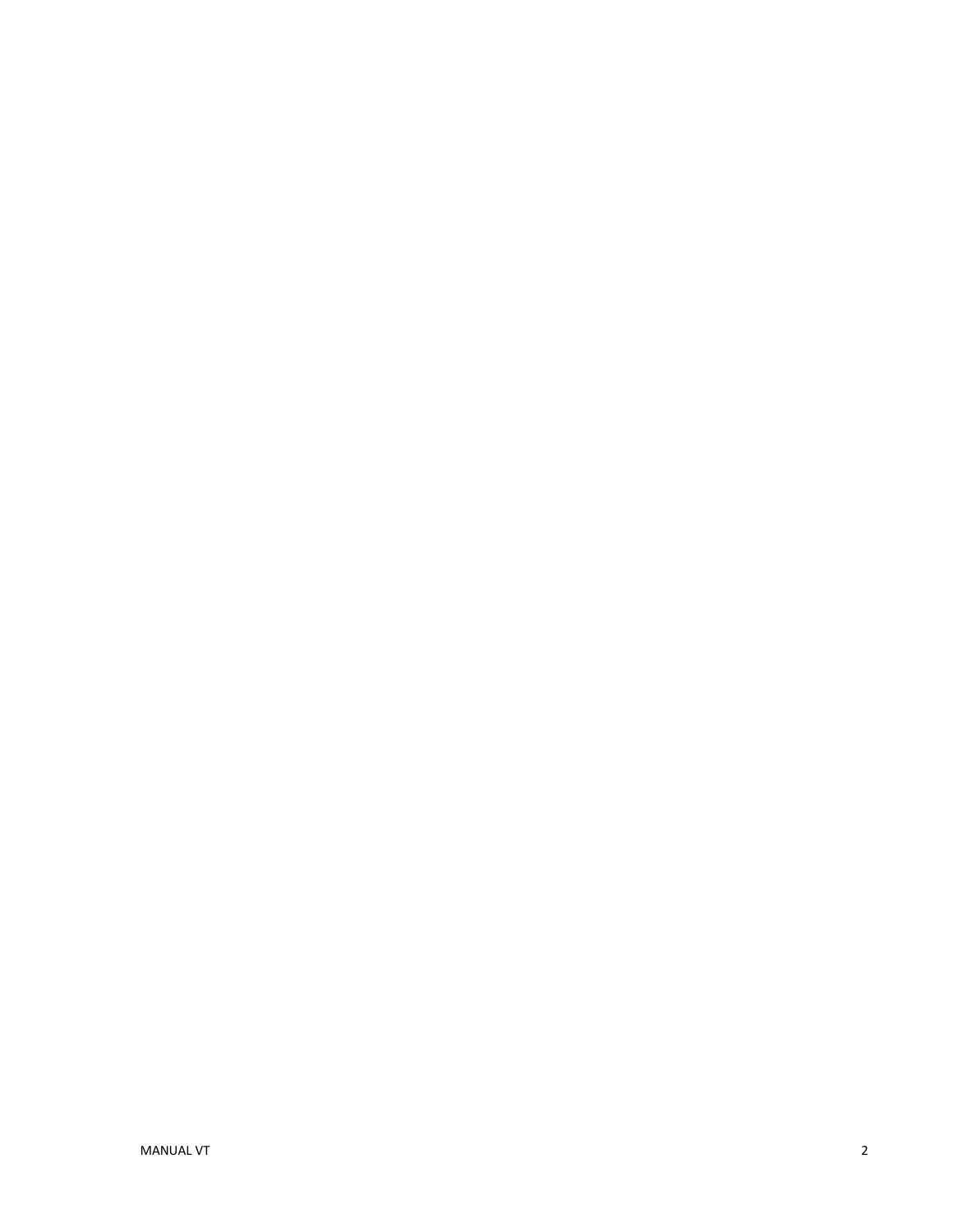### **WARRANTY REGISTRATION**



Box 515, Swift Current, SK S9H 3W3

#### Ph:306-778-3338 sales@gatcomfg.com www.gatcomfg.com

| Installed By: North Commission Commission Commission Commission Commission Commission                                                                                                                                          |
|--------------------------------------------------------------------------------------------------------------------------------------------------------------------------------------------------------------------------------|
| Installer Phone: New York: New York: New York: New York: New York: New York: New York: New York: New York: New York: New York: New York: New York: New York: New York: New York: New York: New York: New York: New York: New Y |

Terms:

:<br>:<br>:<br>:

- 1. I have read and understood the installation instructions and the warranty policy.
- 2. Third Party Installers must be Gatco Certified.
- 3. Sales receipt required for warranty claim.
- 4. Warranty is provided for two (2) year from date of sale.

**Equipment Purchased:** 

I hereby acknowledge that I have read and agree to the warranty terms listed above.

Signature

Date

Cut to remove and mail, fax or email to Gatco Manufacturing to register.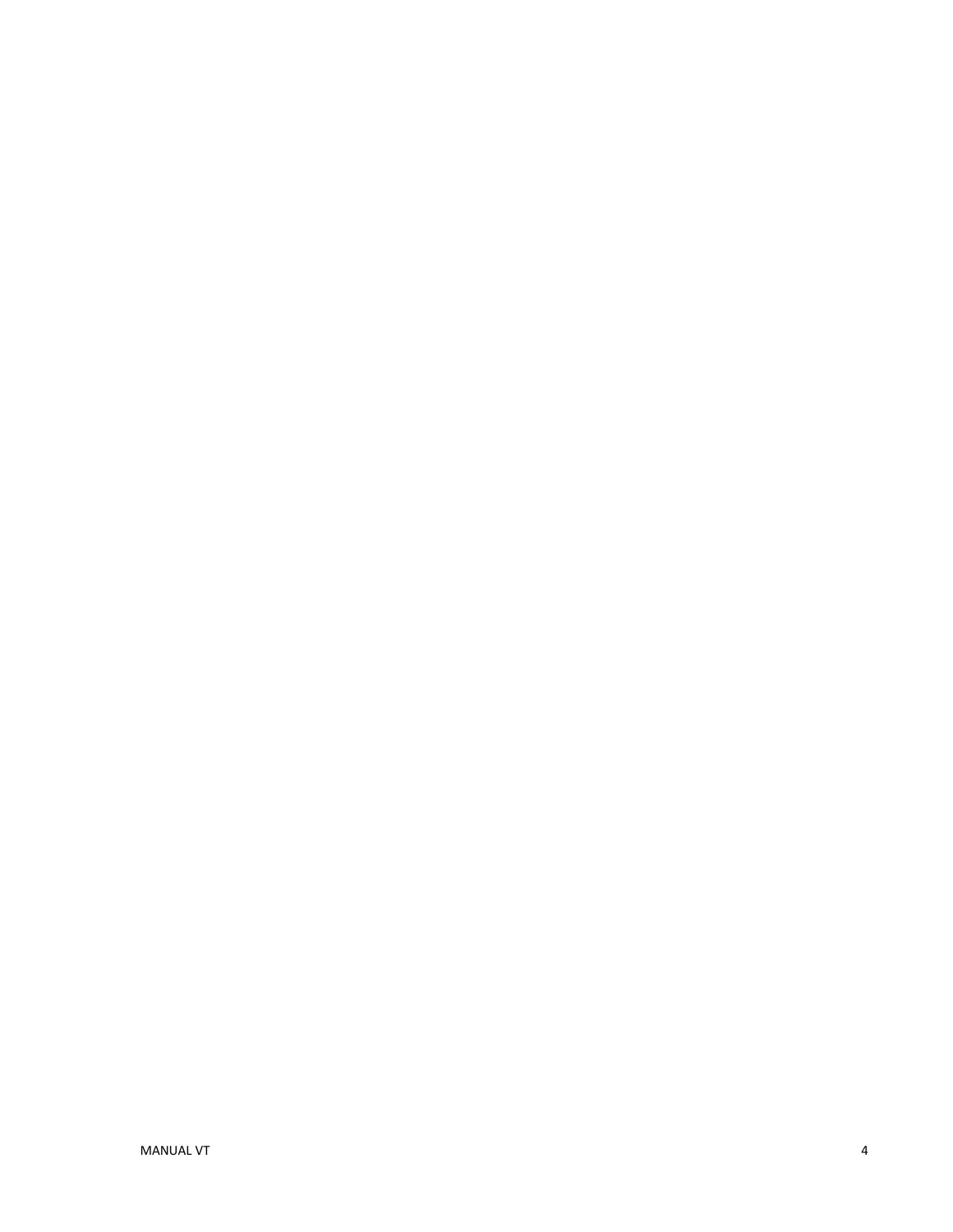#### **This manual applies to:**



READ, UNDERSTAND, and FOLLOW the Safety and Operation instructions contained in this manual before using this equipment. Failure to follow instructions and safety precautions can result in serious injury or death. Keep this manual where it is easily accessible for future reference.

## **To the Owner/Operator/Dealer**

All implements with moving parts are potentially hazardous. There is no substitute for a cautious, safe-minded operator who recognizes the potential hazards and follows reasonable safety practices. The manufacturer has designed the equipment to be used with all its safety equipment properly attached to minimize the chance of accidents.

BEFORE YOU START!! Read the safety messages shown in this manual. Observe the rules of safety and common sense!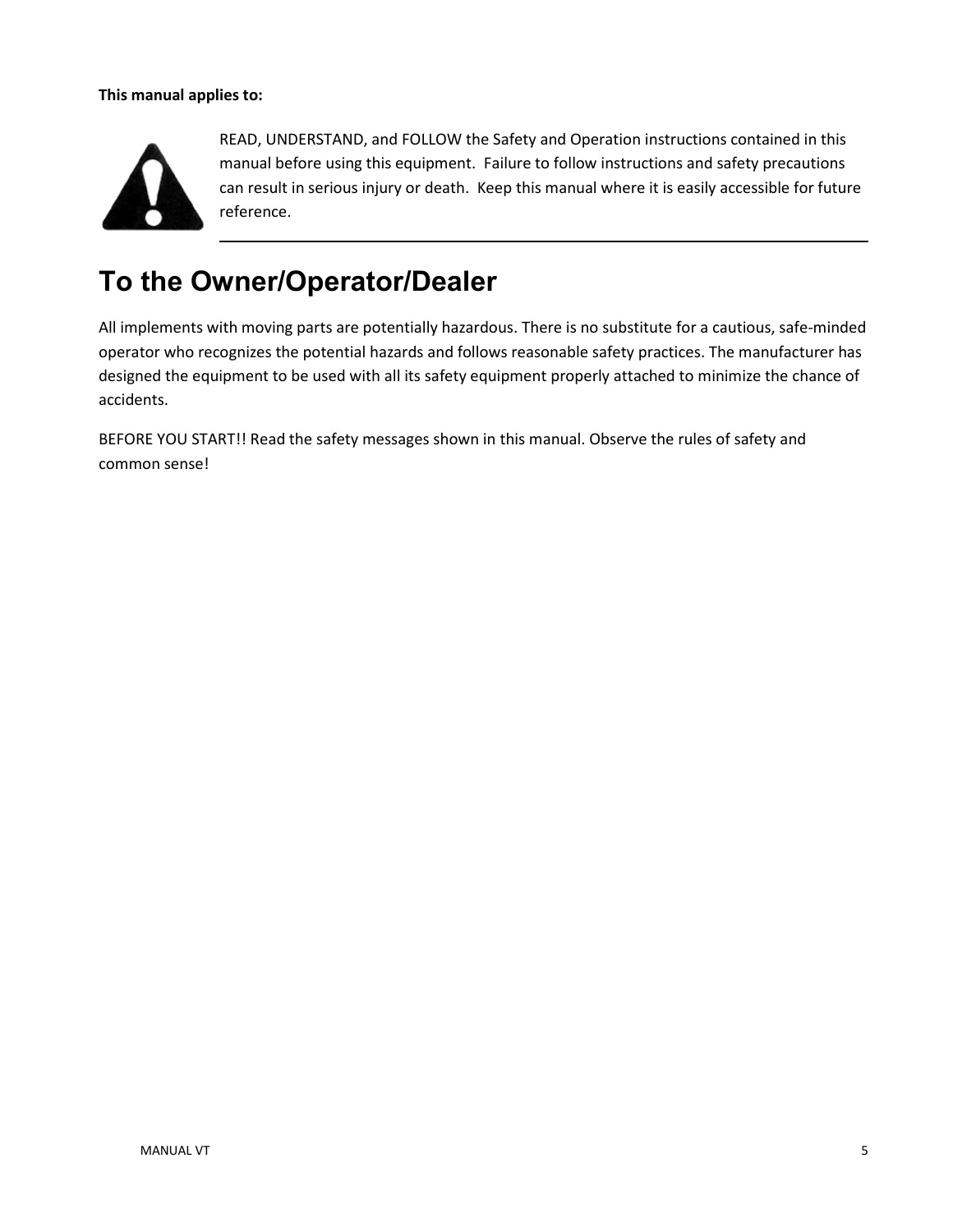## **Table of Contents**

| 2.0 |  |
|-----|--|
| 2.1 |  |
| 3.0 |  |
| 3.1 |  |
| 3.2 |  |
| 4.0 |  |
| 5.0 |  |
| 6.0 |  |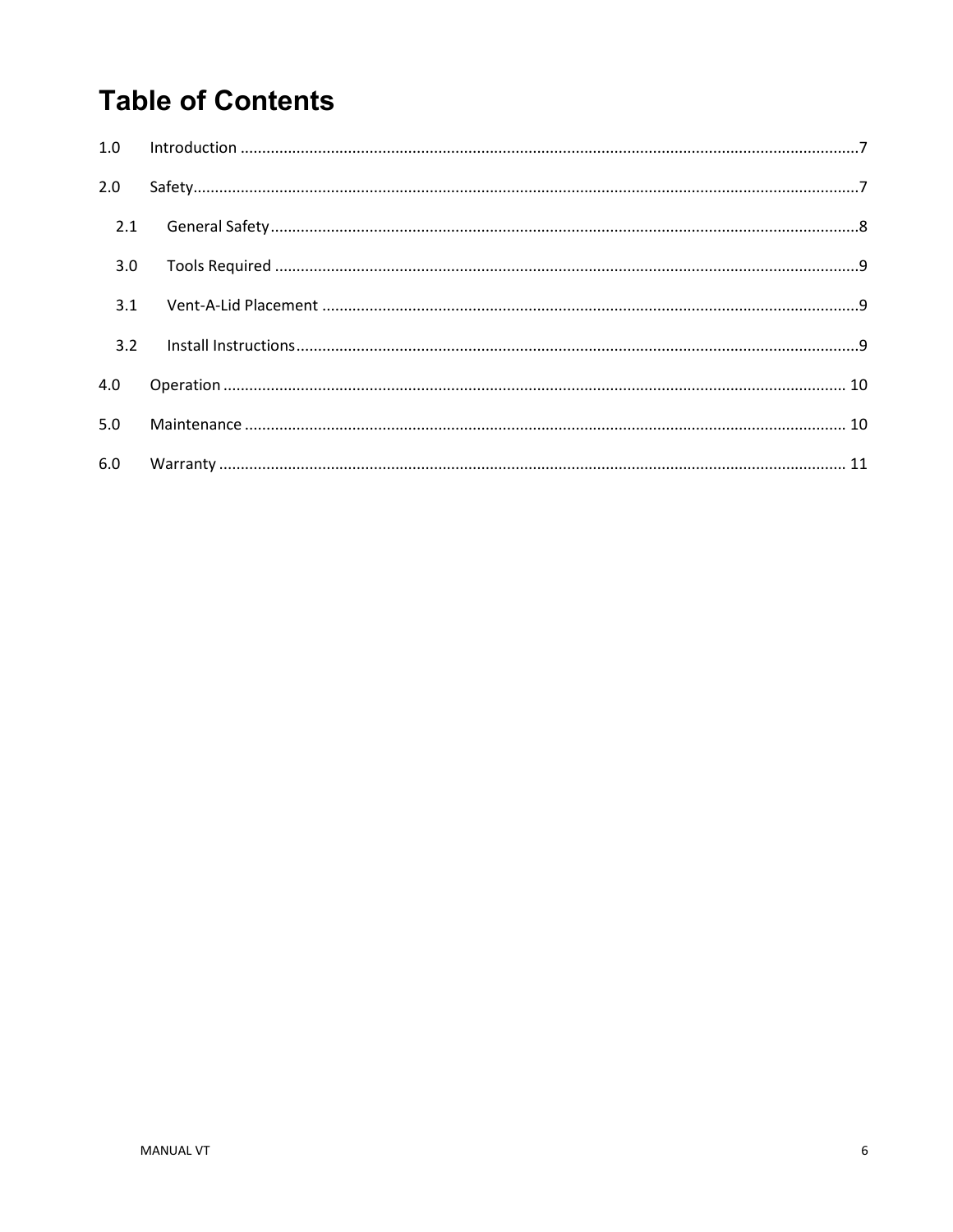## <span id="page-6-0"></span>**1.0 Introduction**

Congratulations. We are confident that your new Gatco Vent-A-Lid will help you get the most out of your GrainAir Tube without the fuss of grain bin lid management. Before using this equipment, please read this manual and all safety information and familiarize yourself with the various features of the equipment and its safe operation.

NOTE: This vent is not to be used with aeration fan. During aeration fan use, the bin lid must be open.

In addition, anyone using this equipment is required to comply with all safety precautions, described in this manual.

## <span id="page-6-1"></span>**2.0 Safety**



The Safety Alert Symbol combined with a Signal Word, is used throughout this manual and on decals which are attached to the equipment. The Safety Alert Symbol means: "ATTENTION! BECOME ALERT! YOUR SAFETY IS INVOLVED!" The Symbol and Signal Word are intended to warn the owner/operator of impending hazards and the degree of possible injury faced when operating this equipment.

The Safety Alert symbol means ATTENTION, BE ALERT! YOUR SAFETY IS INVOLVED.

Note the use of the signal words DANGER, WARNING, CAUTION, and NOTICE with the safety messages. The appropriate signal word for each message has been selected using the definitions below as a guideline.



WARNING

**A CAUTION** 

NOTICE

Indicates an imminently hazardous situation that, if not avoided, will result in serious injury or death.

Indicates a hazardous situation that, if not avoided, could result in serious injury or death.

Indicates a hazardous situation that, if not avoided, may result in minor or moderate injury.

Identifies a potentially hazardous situation that, if not avoided, may result in property.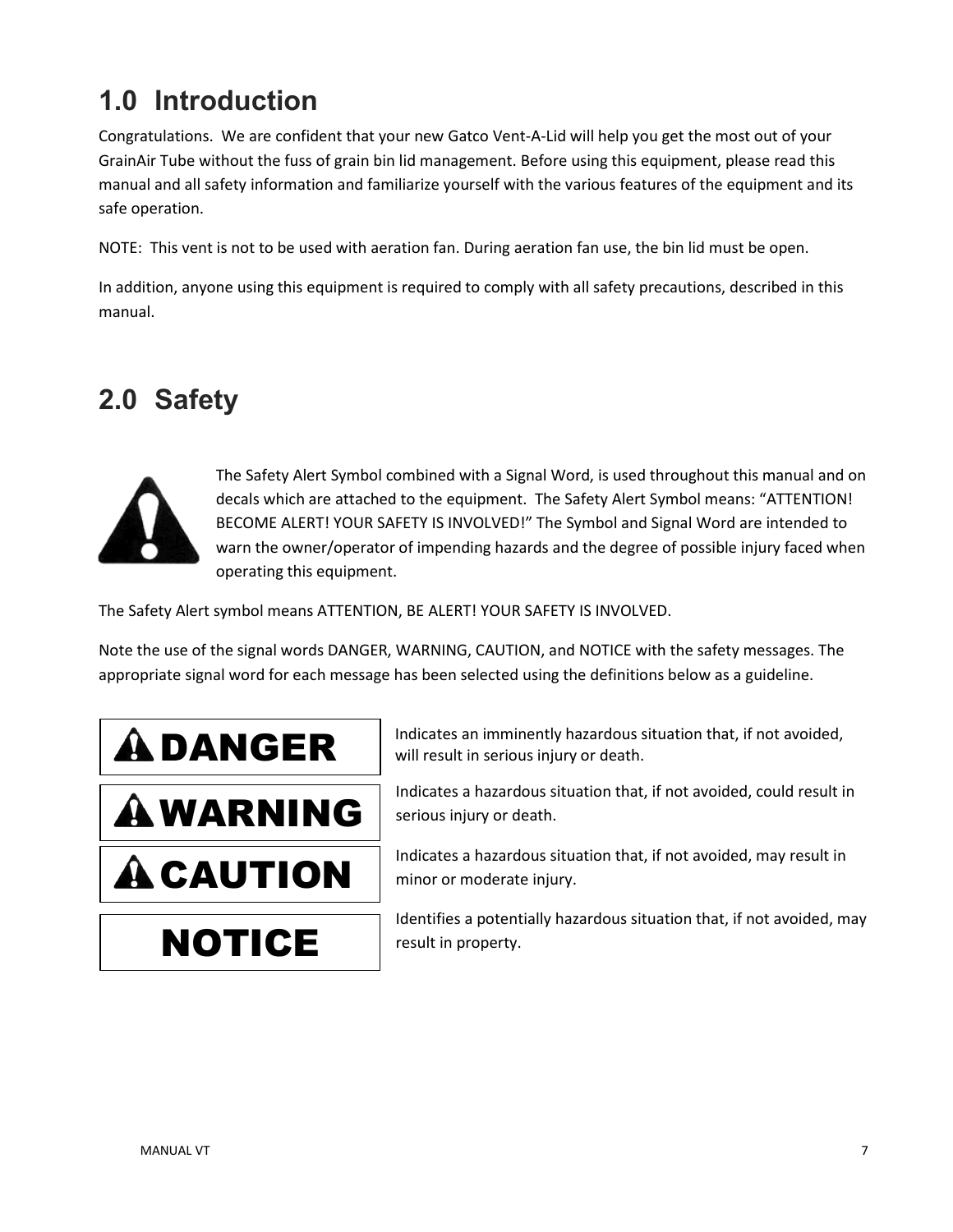### <span id="page-7-0"></span>**2.1 General Safety**

#### **The general safety section includes instructions that apply to all safety practices.**

YOU are responsible for the SAFE use and maintenance of your equipment. YOU must ensure that you and anyone else who is going to work around the equipment understands all procedures and related SAFETY information contained in this manual. All accidents can be avoided.

- It is the equipment owner and the operator's responsibility to read and understand ALL safety instructions, safety decals, and manuals and follow them before assembling, operating, or maintaining the equipment.
- The equipment owner is responsible for providing instruction and training on the contents of this manual to personnel before allowing them to operate the equipment. An untrained operator may expose themselves and bystanders to possible serious injury or death.
- Do not modify the equipment in any way. Unauthorized modification may impair the function and safe operation of the equipment and will void the warranty.
- Use this equipment for its intended purposes only.
- Do not allow children, spectators, or bystanders within the work area.
- Have a first-aid kit on hand should it be required.
- Follow all local regulations for fall protection and working on grain bin roof(s).
- Wear appropriate protective gear. This list includes, but is not limited to:
	- o a hard hat
	- o gloves
	- o protective shoes with slip-resistant soles
	- o protective goggles
	- o hearing protection
	- o fall protection if required by local regulations





WORK AREA

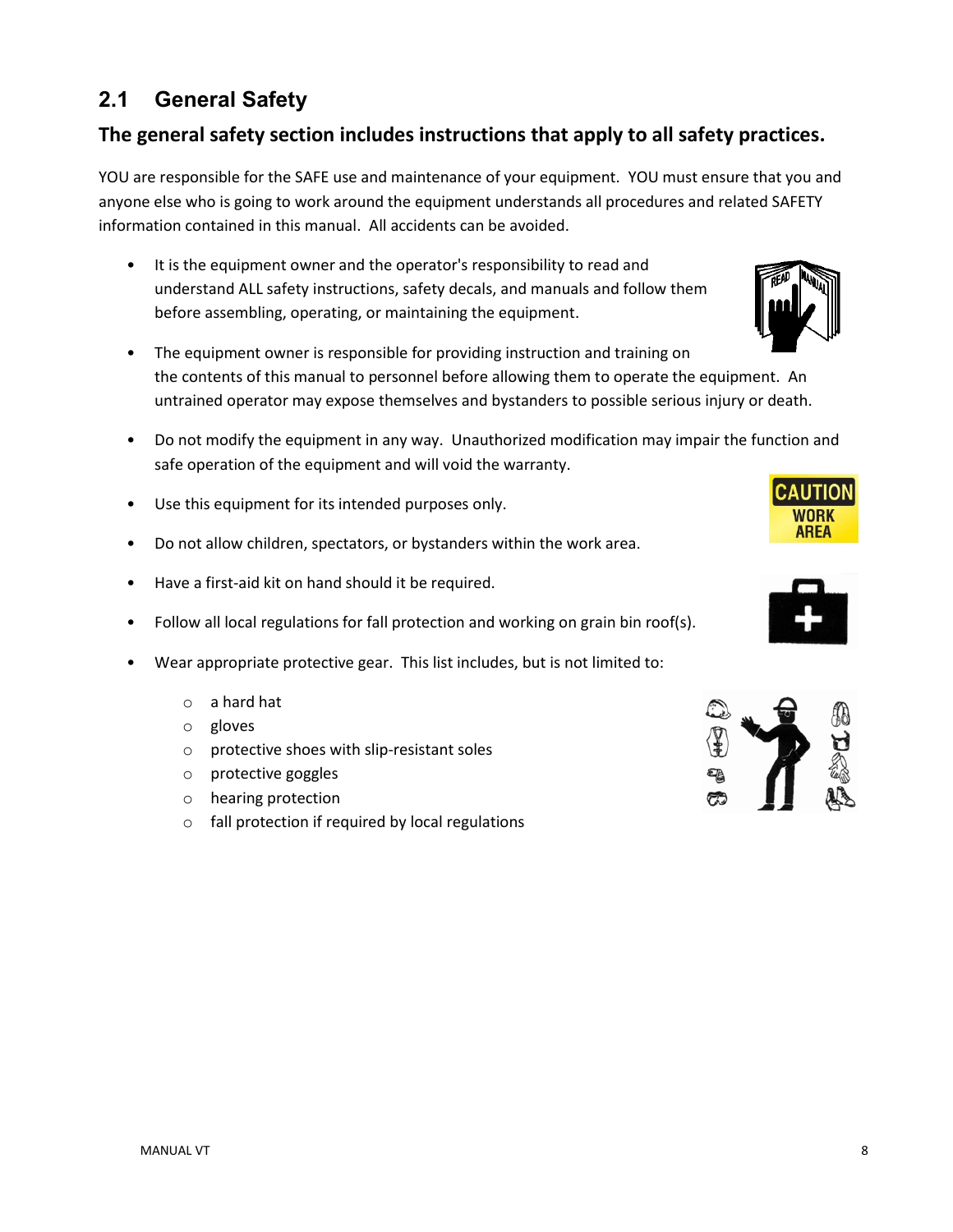### <span id="page-8-0"></span>**3.0 Tools Required**

- 1. Marker/pen
- 2. Reciprocating saw with metal blade
- 3. Drill with metal bit to match metal blade size
- 4. Impact with 3/8" hex bit
- 5. Silicone (supplied)

### <span id="page-8-1"></span>**3.1 Vent-A-Lid Placement**

- 1. The Vent-A-Lid will fit on Westeel yellow top bins with factory opener but will be tight under the opener.
- 2. Vent-A-Lid can be offset to one side to avoid lid opener bars without affecting performance.

### <span id="page-8-2"></span>**3.2 Install Instructions**

1. Place base on bin lid and trace inner circle with a maker/pen.



- 2. Use reciprocating jig saw to remove circle.
- 3. Apply silicone around base of vent lid and replace base, install self-drilling screws to fasten base to bin lid.
- 4. Install lid and align holes. Install 4 self-drilling screws (note: do not overtighten screws).

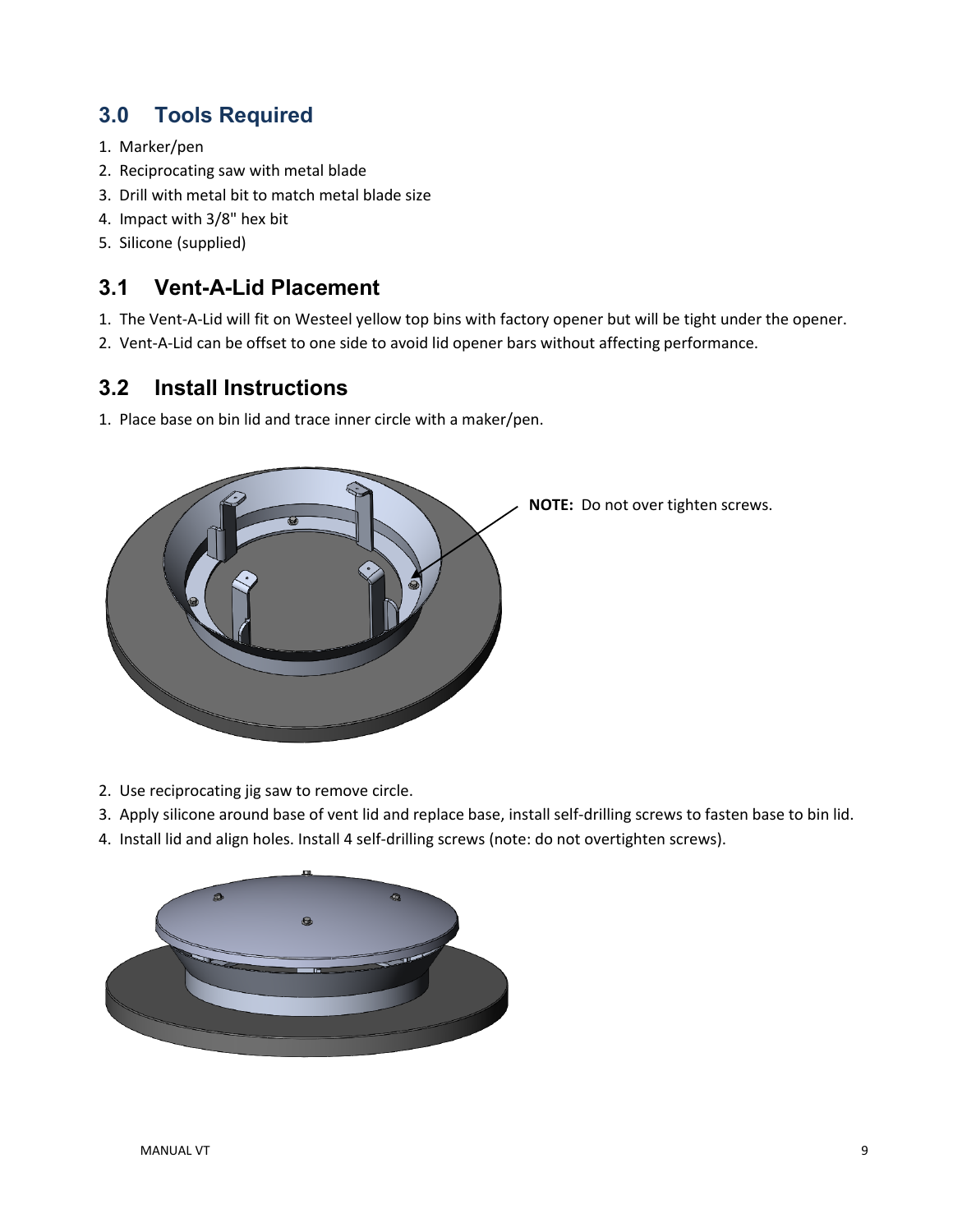## <span id="page-9-0"></span>**4.0 Operation**

- **NOTICE:** Vent-A-Lid is only designed to be used with Gatco's Grain Air Tube (powerless aeration). If using aeration fan(s), the bin lid will need to be opened. The Vent-A-Lid does not provide enough vented area for aeration fans.
- 1. If equipped, once aeration fan(s) are shut off, close bin lid fully. The Vent-A-Lid will allow any heat/moisture that the Gatco Grain Air Tube is releasing to exit the bin quickly. No bin lid management required.
- 2. The snow deflector ring is designed to allow just enough area above it to still allow the Vent-A-Lid to fully function yet minimize snow that does get inside the bin. The excess heat in the grain will melt any snow that does get inside the bin and it will be released by the Grain Tube and Vent-A-Lid.
- 3. Vent-A-Lid will not allow pigeons or other large birds into the bin.

## <span id="page-9-1"></span>**5.0 Maintenance**

- 1. Ensure Vent-A-Lid stays ice and/or obstruction free at all times.
- 2. Ensure all fasteners are tight. Tighten if required.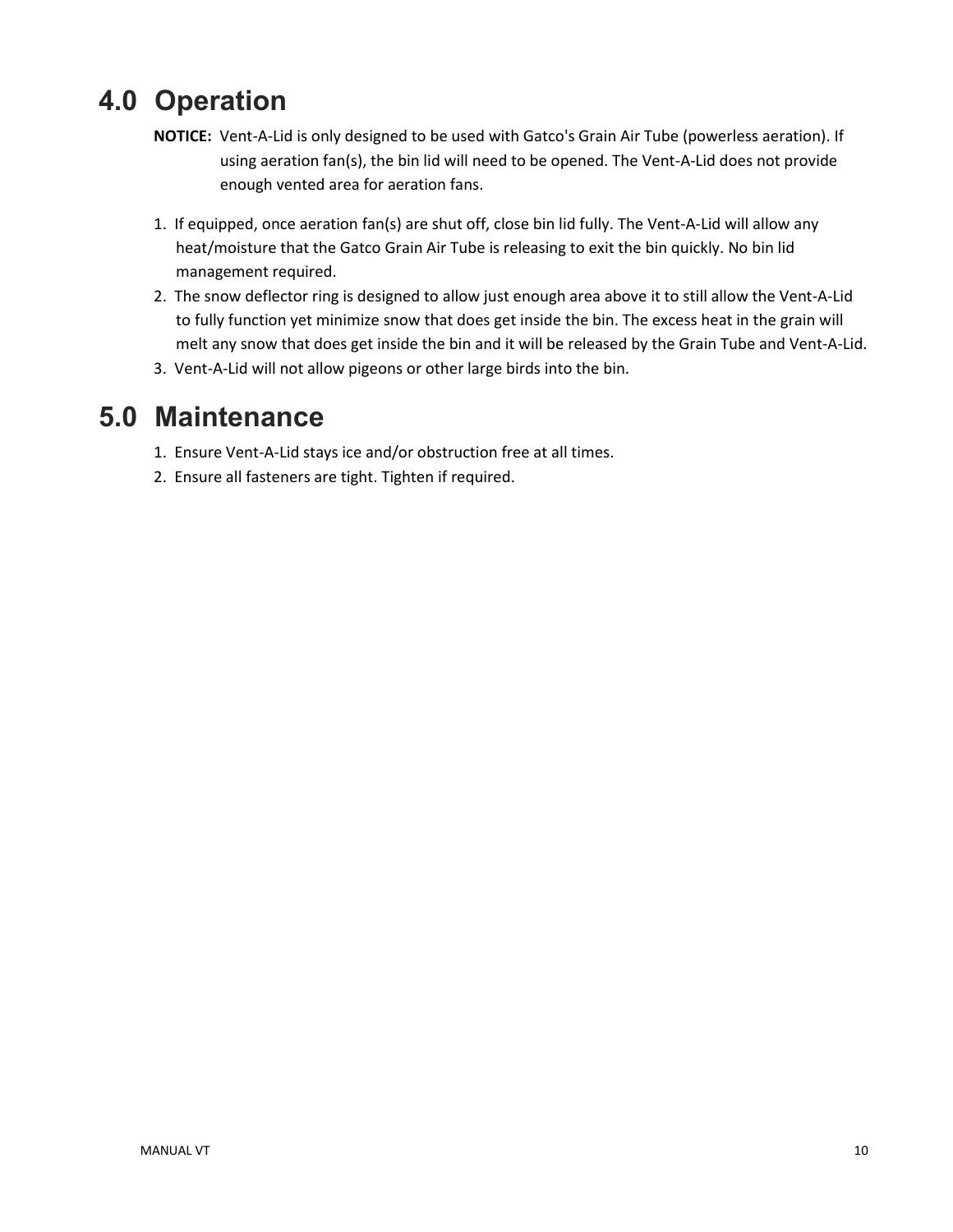## <span id="page-10-0"></span>**6.0 Warranty**

Gatco Manufacturing ("the manufacturer") warrants to the original purchaser only, that in the event of any defect in material or workmanship in the VENT-A-LID, the subject of this warranty ("the goods") during the warranty period mentioned below the manufacturer will provide the cover specified below.

This warranty is in place of any other warranty or guarantee whether implied or expressed in any conditions of purchase of the buyer and does not extend to impose any further liability on the manufacturer than set out below.

#### CONDITIONS:

- 1. Warranty will be good for 1 year from date of sale.
- 2. Warranty claims must include sales receipt.
- 3. The customer must fill out and submit a warranty registration to be eligible for warranty. Warranty registration forms available upon request from an authorized Gatco dealer or Gatco head office.
- 4. At Gatco's discretion, all warranty work will be repair and/or replacement. Refunds will not be offered.
- 5. Gatco will have no liability for any product misuses, improper installation, unauthorized modification/alterations or improper maintenance. Warranty covers manufacturer's defects only.
- 6. Gatco is not liable for any commodities lost.
- 7. Warranty claims must be submitted to Gatco Head Office for approval before any repair and/or replacement is begun.
- 8. It is the responsibility of the customer, and at the customer's cost, to transport equipment to a Gatco authorized dealer for repair and/or replacement.
- 9. This warranty shall not be interpreted to render Gatco liable for injury or damages of any kind to person or property.